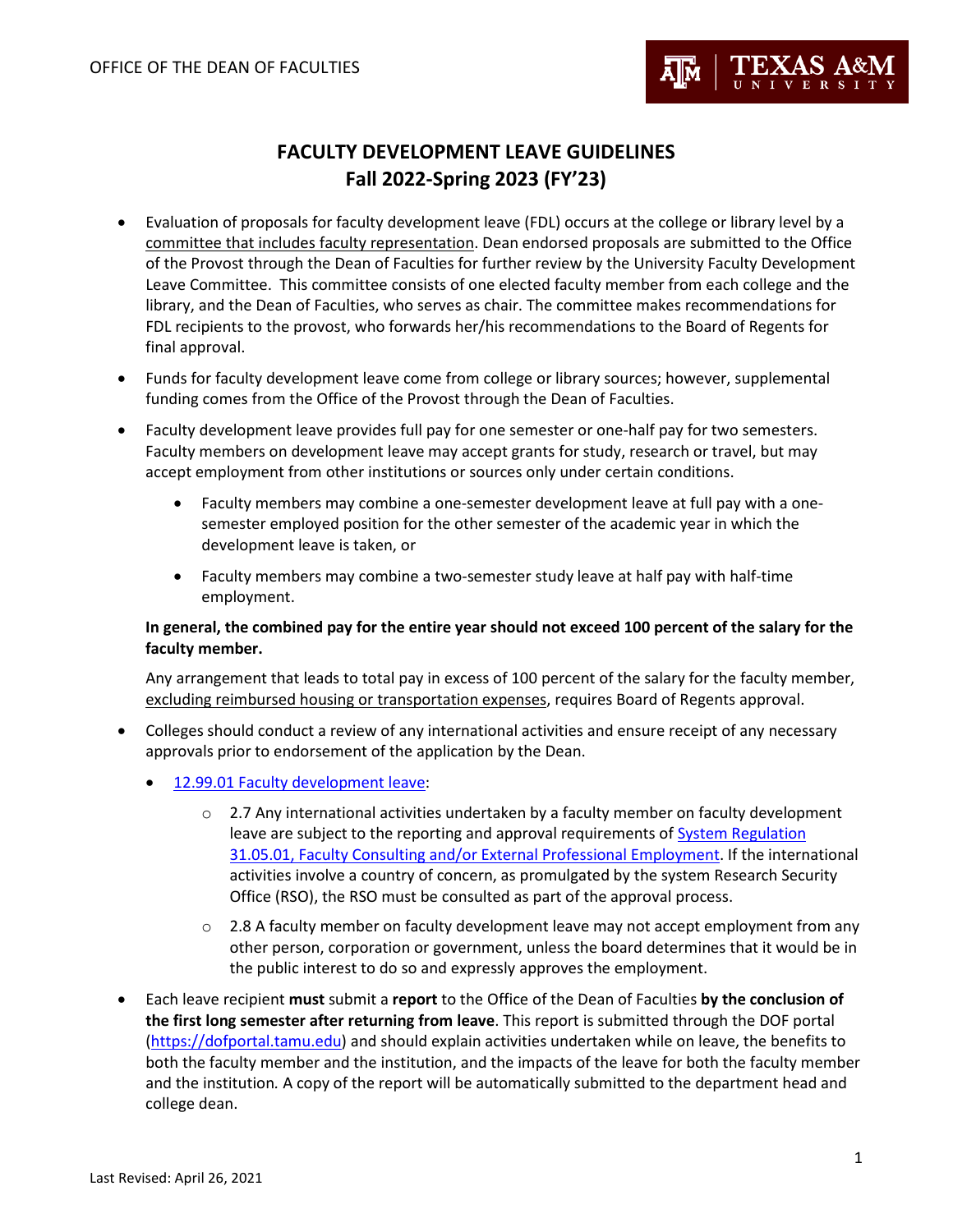

• In any academic year, a college or the library may submit for approval the names of no more than 6 percent of their tenured faculty members. The number eligible faculty per college can be found on Table 1.

# **Table 1. Number of proposals allowed per college:**

| <b>College</b>                                        | <b>Allocation</b>        |
|-------------------------------------------------------|--------------------------|
| Agriculture and Life Sciences                         | 14                       |
| Architecture                                          | 3                        |
| <b>Bush School of Government &amp; Public Service</b> | 1                        |
| Dentistry                                             | $\mathfrak{p}$           |
| <b>Education and Human Development</b>                | 4                        |
| Engineering                                           | 20                       |
| Geosciences                                           | 3                        |
| Liberal Arts                                          | 16                       |
| <b>Mays Business School</b>                           | 3                        |
| Medicine                                              | 4                        |
| <b>Nursing</b>                                        | 1                        |
| Pharmacy                                              | 1                        |
| School of Law                                         | $\overline{\mathcal{L}}$ |
| School of Public Health                               | 1                        |
| Science                                               | 11                       |
| Texas A&M University at Galveston                     | $\mathcal{P}$            |
| <b>University Libraries</b>                           | $\mathfrak{p}$           |
| <b>Veterinary Medicine &amp; Biomedical Sciences</b>  | 5                        |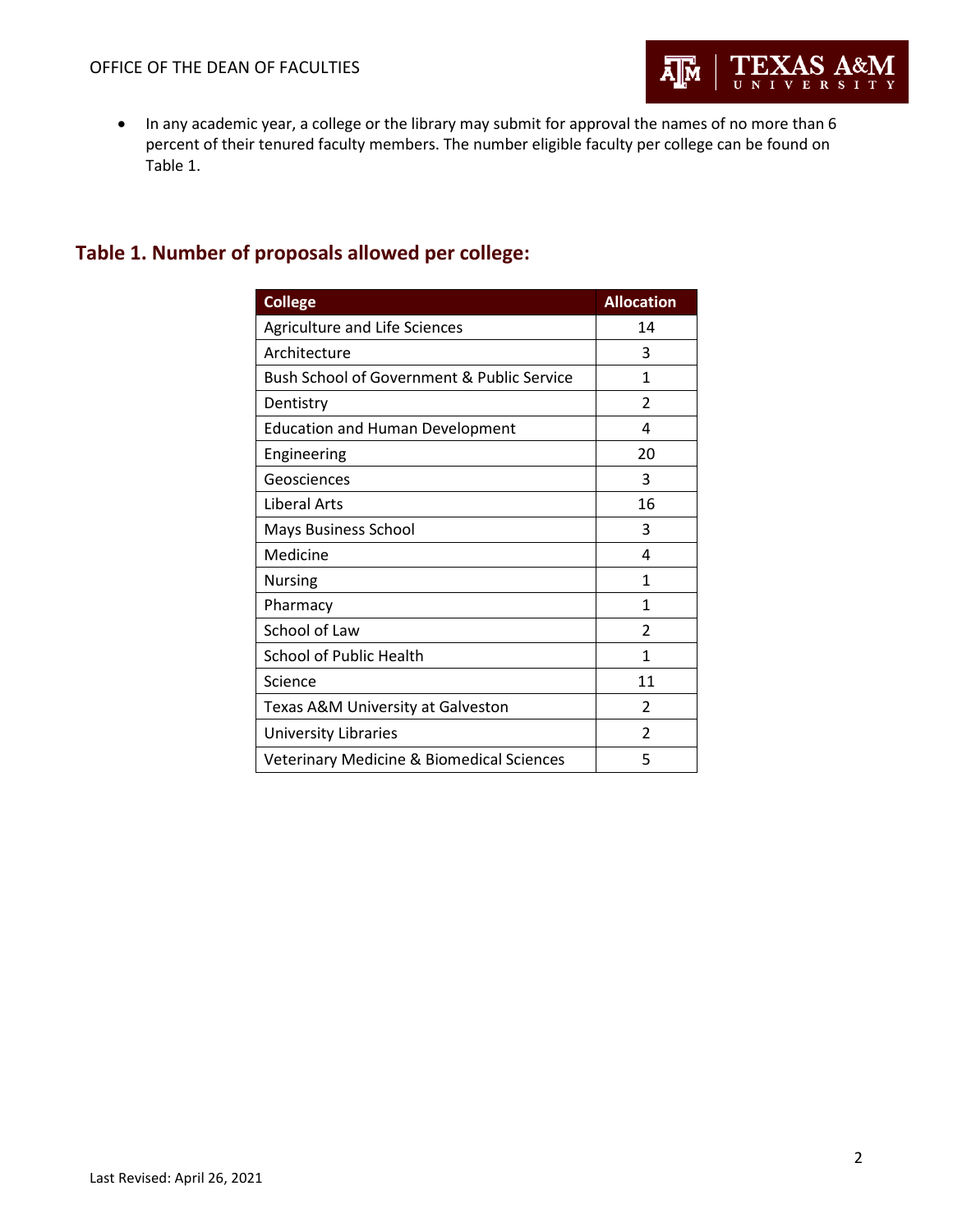### **Faculty Development Leave Proposals:**

### **Faculty development leave proposals must include: (Incomplete applications or those not consistent with the guidelines will not be reviewed)**

#### **Abstract:**

- **100 words maximum**
- In lay terms, describe the nature and purpose of the proposed development leave. The abstract is forwarded to the Board of Regents along with the university recommendation and request to approve the leave.
- Must be written in the third person
- NO ACRONYMS
- Must start with *"Dr. Smith's leave will take place (insert location here)…"*
- Place(s) where leave will take place must be clearly defined
- Activities that will occur during the leave
- Benefits and expected impacts of the leave to:
	- Research program
	- Students/teaching
	- Department, college and/or university

\**Note: Abstract should not contain bullet points; the outline provided above is for guidance in composition only.*

#### **Detailed proposal:**

- **700-1200 words** describing the what, when, where and why of the proposed faculty development leave.
- Please address, to the extent possible, expected locations, with corresponding dates, and the activities planned. In addition, specifically detail the benefit of the leave and the expected impact. Detailing the impact would include benefits to your scholarship, students and teaching, and department/college strategic goals.

#### **Letters of support:**

- Two letters of support are required and must be submitted as pdfs with the proposal
- At least one letter must be from outside Texas A&M University
- Letters must address the scope of the leave and the benefits of the leave to the individual and the field

#### **Letter(s) of Invitation:**

- If the applicant proposes a leave activity that entails significant activity/time at an outside institution or access to an individual's lab (does not include public libraries, etc.), a letter of invitation from the institution/individual **IS REQUIRED**.
- The letter of invitation may be counted toward the two letters of support *provided that it addresses the scope and benefit of the leave*. If a letter of invitation is not provided for those proposals that include leave at an outside institution, the leave proposal will not be approved.

#### **Letter from Dean (if applicable):**

• If the faculty member forwarded for FDL has been at Texas A&M University for less than 5 years, the faculty member is responsible for obtaining an additional letter from the Dean that details the individual's service to Texas A&M and explains the reasons why the leave is being recommended at this time.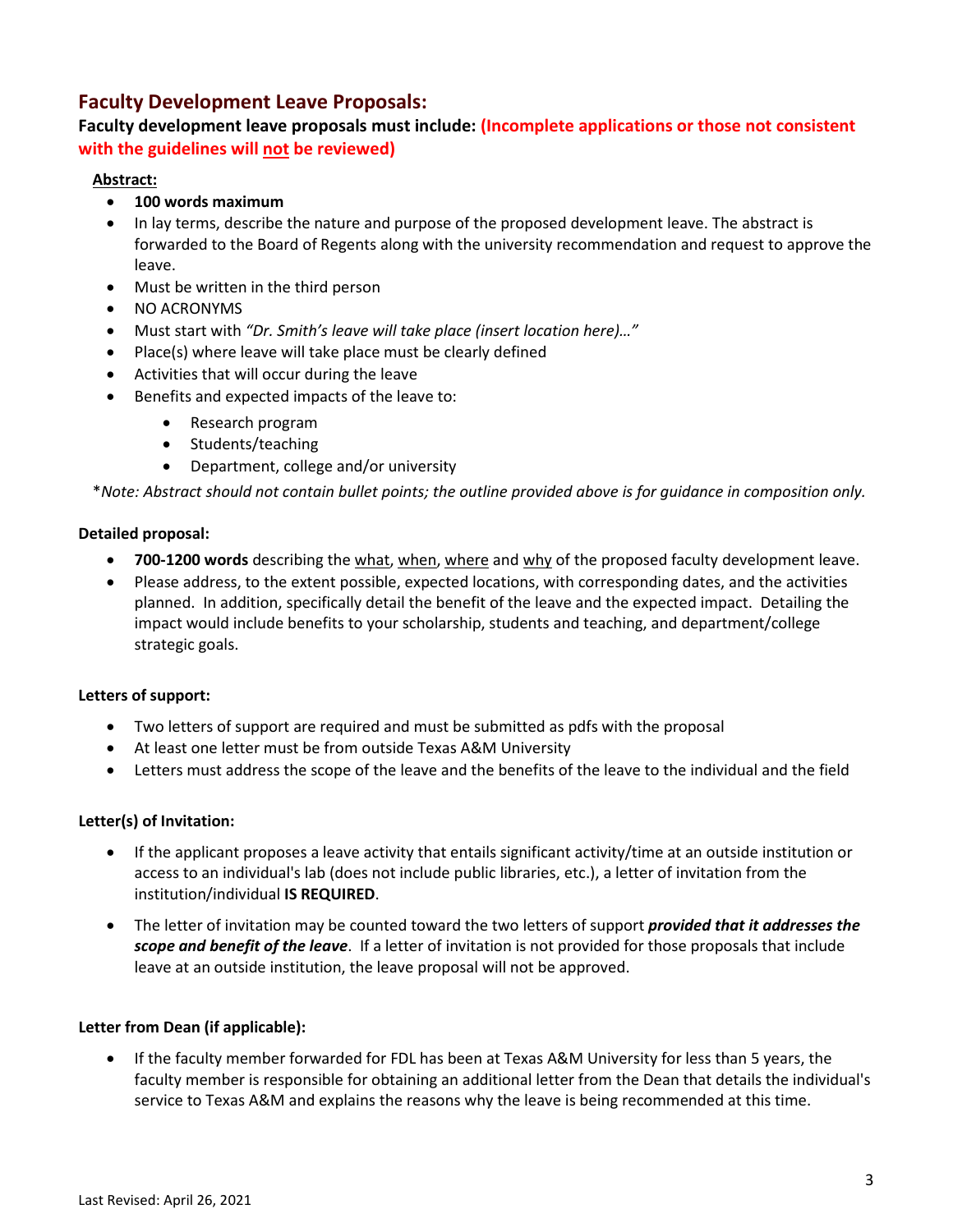#### **Curriculum vitae:**

• A *two-page* CV, PDF format, must be submitted with the proposal.

# **Checklist for FDL Eligibility:**

A minimum of **two consecutive** academic years of service in a tenured or tenure track full-time faculty position in The Texas A&M University System at the time leave is to begin

Tenured status at the time leave is to begin

Faculty member MUST discuss the proposed leave with their Department Head prior to the FDL application being initiated

No faculty development leave in the five-year period immediately preceding the requested start date for the leave. The five-year clock begins in the next academic semester after the previous leave has been completed (**5 years = 10 semesters**). To be eligible for Fall 2022 or Fall 2022-Spring 2023, any previous FDL must have been completed before of by the end of Spring 2016. To be eligible for Spring 2022 leave, previous leave must have been completed by the end of Fall 2016.

Commitment to resume full-time faculty status at Texas A&M University for at least two semesters following the conclusion of the leave. *IMPORTANT:* Applicants must check the appropriate box on the application to indicate their agreement with this requirement

Commitment to submit an electronic faculty development achievement report at the end of the long semester following the conclusion of the leave. *IMPORTANT:* Applicants must check the appropriate box on the application to indicate their agreement with this requirement

### **Submission of Applications:**

**WHERE TO APPLY**: To submit a proposal, visit the FDL porta[l http://dofportal.tamu.edu.](http://dofportal.tamu.edu/) You must logon using your NETID and password. **The portal will begin accepting submissions on May 1, 2021.**

**APPLICATION DEADLINE**: **Each department and college will have specific internal submission deadlines**. Please check with your department head regarding internal deadlines.

**Applications approved by the colleges must be received by the Office of the Dean of Faculties by 12:00 p.m. on October 06, 2021 (colleges and departments will set earlier deadlines). Late applications may not be submitted.**

### **Evaluation Criteria:**

The [University Faculty Development Leave Committee](https://dof.tamu.edu/Faculty-Resources/Faculty-Development-Leave) will use the following criteria when evaluating faculty development leave proposals:

| Purpose of leave       | Is the purpose of the leave congruent and valid?                                                                                                                                                                                                                                                                                                                                                                                                                                                                                                                                                                                                                                                                                              |
|------------------------|-----------------------------------------------------------------------------------------------------------------------------------------------------------------------------------------------------------------------------------------------------------------------------------------------------------------------------------------------------------------------------------------------------------------------------------------------------------------------------------------------------------------------------------------------------------------------------------------------------------------------------------------------------------------------------------------------------------------------------------------------|
| Previous leave report  | Any previous leave reports are on file at the Office of the Dean of Faculties                                                                                                                                                                                                                                                                                                                                                                                                                                                                                                                                                                                                                                                                 |
| Leave period and goals | Goals of the project are appropriate for the leave time requested                                                                                                                                                                                                                                                                                                                                                                                                                                                                                                                                                                                                                                                                             |
| Abstract               | The abstract, written in lay terms, concisely states location, purpose, activity, benefits<br>and impacts of leave. Statement conveys sufficient information by itself.                                                                                                                                                                                                                                                                                                                                                                                                                                                                                                                                                                       |
| Detailed Proposal      | The request is clearly written in lay language, with important technical terms<br>explained. The project is described in enough detail that a reviewer could, from a single<br>reading, explain the project to another person. The description of the leave stands<br>alone and does not need supplementary information for the reviewer to understand<br>the project. URLs or appendices are not accepted. Statement provides details on how<br>the leave will benefit all parties listed in the prompt and what impacts are expected.<br>Benefits and impacts are clearly described and reasonable. This section should<br>especially focus on effects beneficial to the University, rather than on effects beneficial<br>to the applicant. |
| Letters of             | At least two (2) letters of support are required and must be included with the leave                                                                                                                                                                                                                                                                                                                                                                                                                                                                                                                                                                                                                                                          |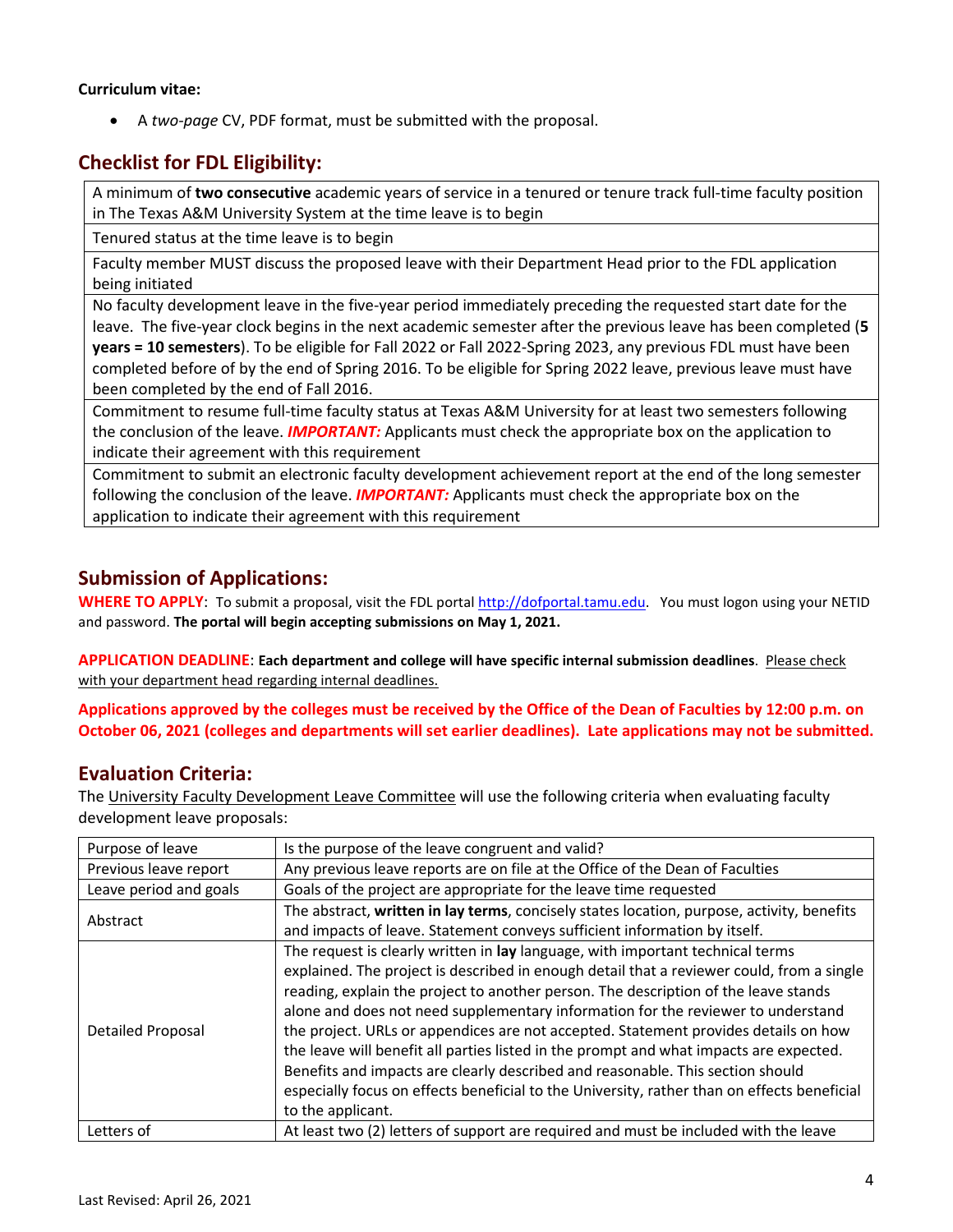| Support/Invitation                                                                                                           | request. At least one letter must be from outside of Texas A&M. Invitation letter must<br>be included if the leave takes place at an outside institution. Invitation letter may also<br>serve as one of the letters of support, so long as it is evaluative of the proposal. Letters<br>must address the scope of the leave and the benefits of the leave to the individual and<br>the field. |
|------------------------------------------------------------------------------------------------------------------------------|-----------------------------------------------------------------------------------------------------------------------------------------------------------------------------------------------------------------------------------------------------------------------------------------------------------------------------------------------------------------------------------------------|
| Writing style (grammar,<br>spelling, punctuation) $-$<br>this is an overall<br>assessment of all parts of<br>the application | The leave request is written is a way that is clearly understandable and well organized.<br>There are no, or minimal, spelling and grammatical errors.                                                                                                                                                                                                                                        |

### **INSTRUCTIONS FOR DEPARTMENT HEADS:**

- 1. Check with your dean for the college deadline and inform your faculty of the date by which they must submit their application materials to the department.
	- All faculty members must complete their application online at [http://dofportal.tamu.edu.](http://dofportal.tamu.edu/) Once an application is submitted by a faculty member, you will be notified and asked to review and recommend or not recommend the application. Staff members are not allowed to serve as a delegate for the Department Head.
- 2. Review the FDL applications.

Notifications to department heads will include the name of the faculty member and the link to the FDL website [\(http://dofportal.tamu.edu\)](http://dofportal.tamu.edu/). You must logon using your NETID and password. The main page will show a list of all the applications pending approval. You can click on each application to view it as an HTML or PDF file. You must check **Yes/No to the following questions:** 

- This FDL application is complete and contains all required items.
- The Abstract is 100 words or less
- The Abstract is written in third person and lay terms
- The Abstract starts with "Dr. Smith's leave will take place in…"
- The Abstract addresses the benefits and expected impacts of the leave
- The correct number of letters of support and/or invitation have been uploaded
- A letter from the Dean has been uploaded if the faculty member has been here less than five years
- CV is no longer than two pages in length
- This FDL provides for meaningful professional development for this faculty member.
- The impact communicated by this FDL proposal is in alignment with the Department, College, and University strategic needs.
- This FDL entails activities that I assess to be feasible for this faculty member.
- Costs associated with this FDL have been assessed and the responsibility for these costs has been established among the faculty member, Department Head, and College.

After answering the questions, you will have to select "**Recommend**" or "**Do Not Recommend.**"

**IMPORTANT:** If an application is not being recommended, the department head must indicate the reasons for rejecting the application.

3. Submit the application to your dean.

Once the department head or delegate submits the recommendation and/or rejection, email notifications of the decision will be sent to the faculty member and dean.

4. Review Faculty Development Leave Report

Department Heads receive a copy of the faculty development leave report upon submission to the FDL Portal in the Office of the Dean of Faculties. Department Heads should review the report to evaluate, whether or not, the scope of efforts in the proposed leave were satisfied.